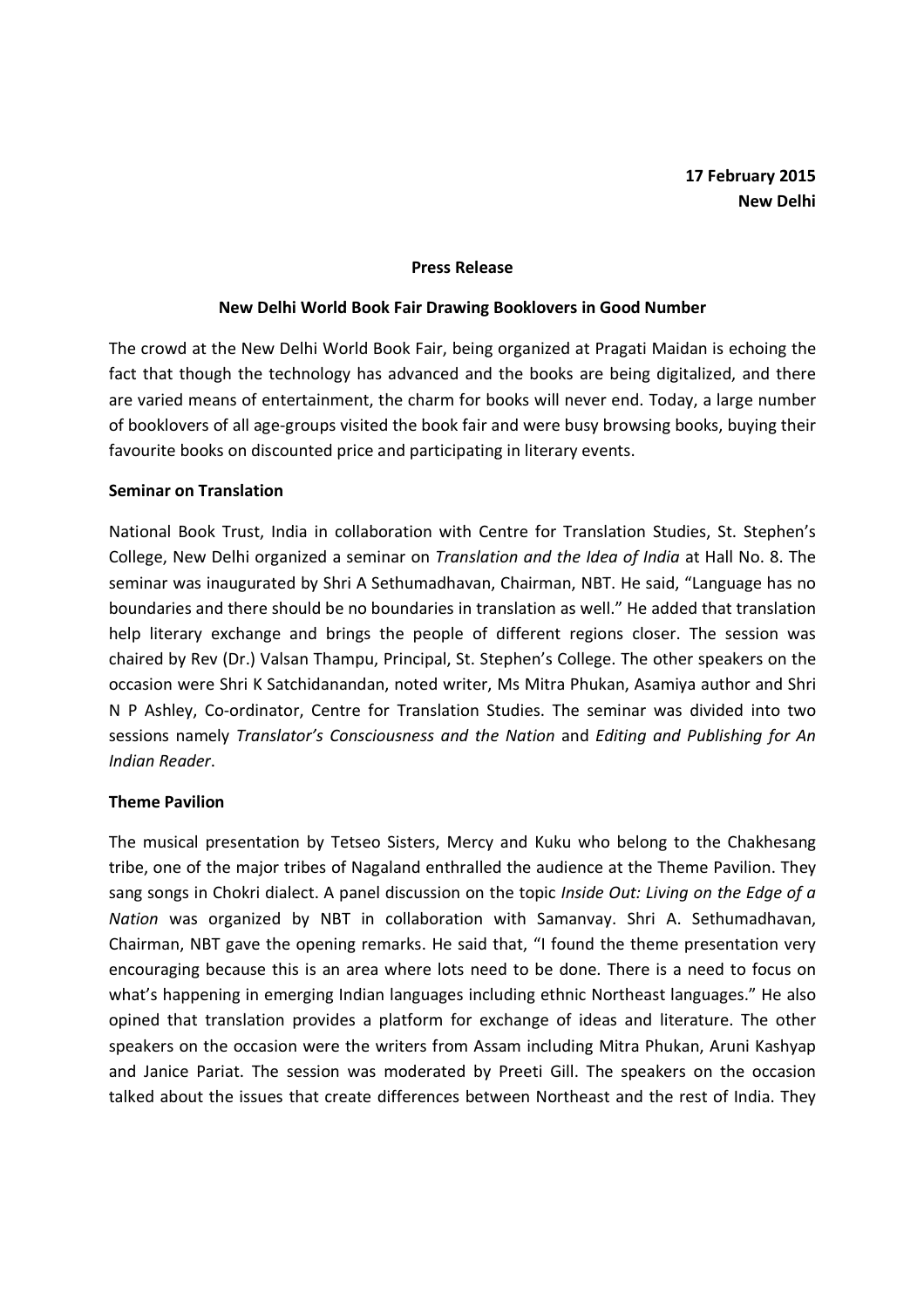also read out excerpts from their books to the audience. Later in the evening, Khasi film Where the Clouds End was screened at the pavilion.

## Children's Pavilion

A large number of children along with their parents and teachers visited the Children's Pavilion and participated in the activities being organized for them. An interactive story-making session Chalo Banayen Ek Kahani was organized by NBT in association with Dr. Harikrishna Devsare Children's Literature Trust. The session was conducted by Dr Madhu Pant, noted author. In this session, the children suggested the title of the story and then created a story. Smt Kusumlata Singh and Smt Shashi Jain rendered stories to the children. Later, NBT title in Hindi titled Jadui Dweep was also released. The session was coordinated by Kshipra Bharti. Later, an interactive session with wild life conservationist, Ms Bindiya Sehgal from Wildlife SOS India was organized in association with Pratham Books. Ms Bindiya told children about the endangered animals in India and the atrocities that being done to them by human beings. She said that because of physical torture being done to the animals, they get anguished and cannot express their feelings. She also informed that their organization along with the Forest Department is engaged in rescuing animals like elephants and bear. She asked children to contact their organization if they find any animal being abused. The children of the Jaishankar Memorial Centre presented a skit on girls education titled 'Uma Ki Padai' and created awareness among people to help educate girls. The students from Govt. Girls Senior Secondary School, Birla Road presented colorful presentation on Indian folkdance.

In the post-lunch session, a panel discussion on the topic A Reading Space for Common India: IPLC and Beyond was organized by NBT in association with Digital Empowerment Foundation & DELNET. The panelists on the occasion were Mr R Ramachandran, Executive Director, National Book Development Council of Singapore; Mr Chris Bradwood, Director English South Asia, British Council; Dr Gita Malhotra, Country Director, Read India; Dr M A Sikandar, Director, NBT, Dr H K Kaul, Director, DELNET, Dr P Y Rajendrakumar, Director General, Kolkata National Library; Dr Renu Pant, Assistant Commissioner, MHRD; Ms smyukta Subramanium, Programme head, Pratham Books and Mr Osama Manzar, Founder Director, Digital Empowerment Foundation. The session was moderated by Dr Neena Jha, Programme Director, Digital Empowerment Foundation. The speakers on the occasion talked about the need for public libraries to encourage reading habit among people and the need to provide reading space for establishing libraries across the country.

At the Children's Pavilion, NBT paid A Tribute to R K Laxman, well-known cartoonist in which Shri Aabid Surti, noted illustrator and creator of famous cartoon character Dabu ji; Shri Sharad Sharma of World Comics India and Shri Tanmay Tyagi, chief cartoonist, Tehelka participated. They talked about the life and works of Laxman.